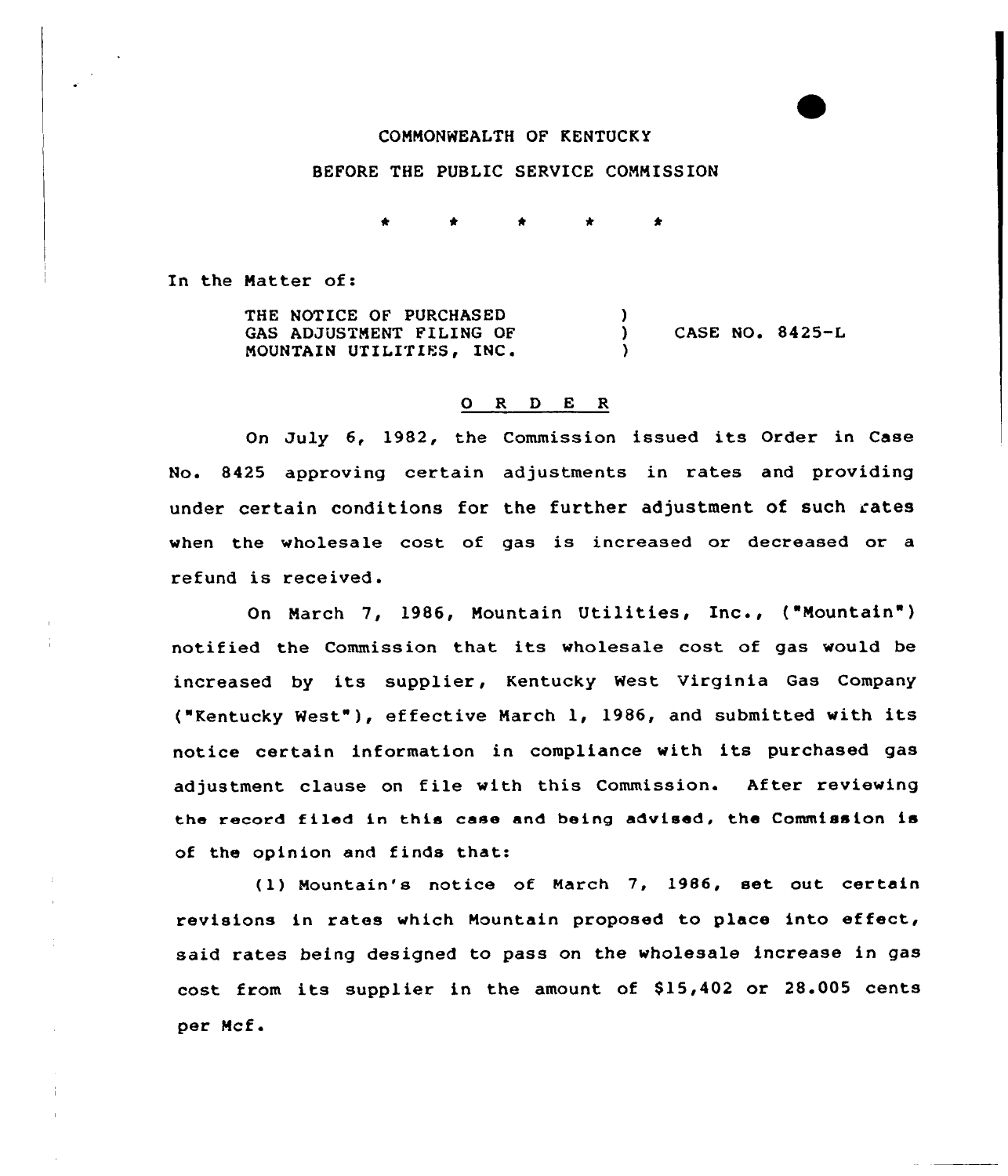(2) Kentucky Nest filed an application for increased rates to become effective March 1, 1986, with the Federal Energy Regulatory Commission ("FERC"). This increase is subject to refund.

(3) This Commission has filed a Notice of Intervention and Protest with the FERC concerning this rate increase from Kentucky West, in Docket No. RP86-52-000. Nountain's increase should be approved, subject to refund, pending the decision in this proceeding.

(4) Nountain's adjustment in rates under the purchased gas adjustment. provisions approved by the Commission in its Order in Case No. 8425 dated July 6, 1982, is fair, just and reasonable and in the public interest and should be effective March 27, 1986, subject. to refund, rather than March 1, 1986, as Nountain requested. Mountain is required to give 20 days notice of an increase in rates pursuant to KRS 278.180.

IT IS THEREFORE ORDERED that:

(1) The rates in the Appendix to this Order be and they hereby are authorized effective with gas supplied on and after Narch 27, 1986, subject to refund.

(2) Within 30 days of the date of this Order Mountain shall file with this Commission its revised tariffs setting out the rates authorized herein.

 $-2-$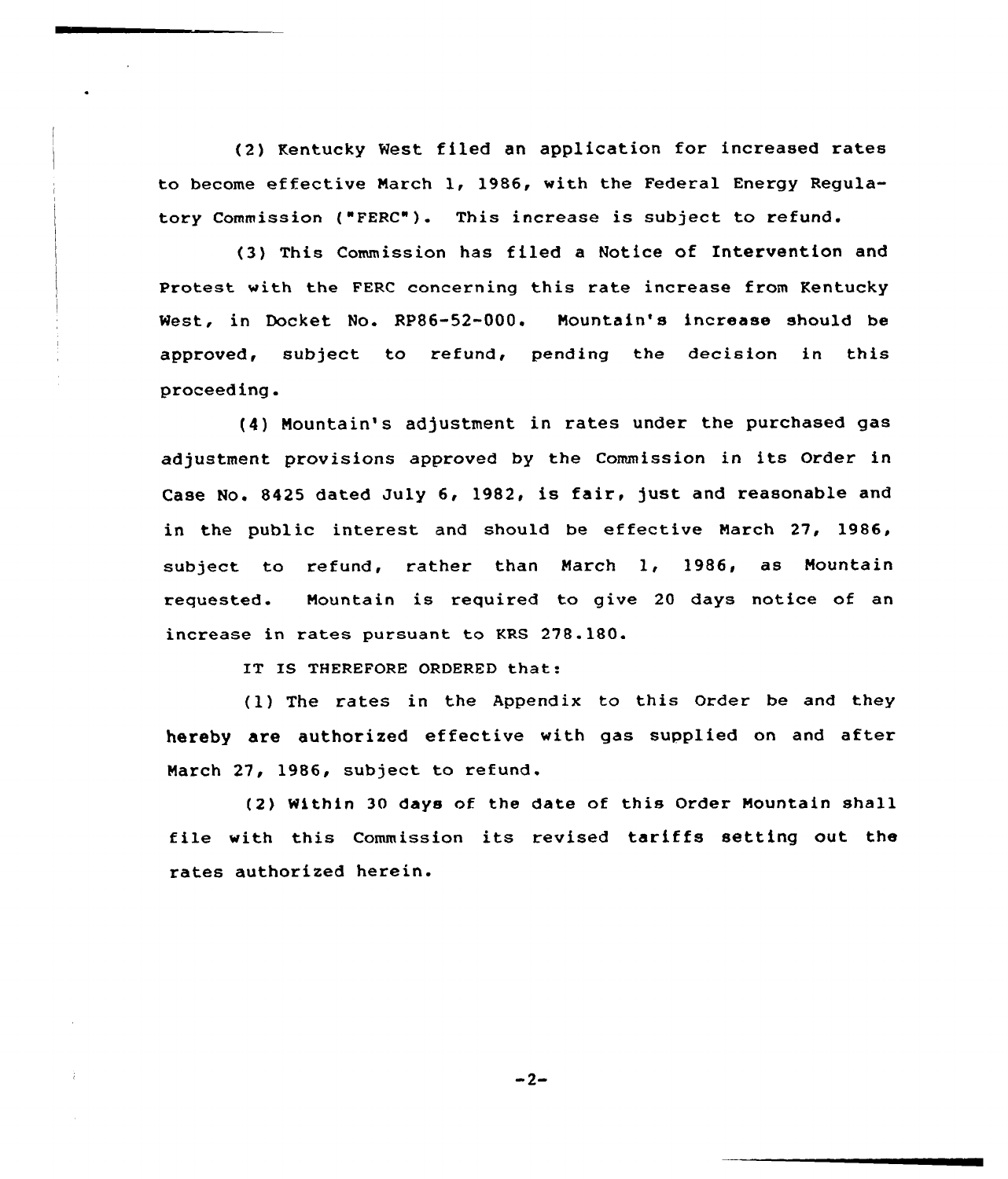# Done at Frankfort, Kentucky, this 2nd day of April, 1986.

PUBLIC SERVICE COMMISSION

Certain D. Iden Chairman  $\overline{\mathtt{vice}}$ 

M Williams

 $\sim$   $\sim$ 

ATTEST:

Secretary